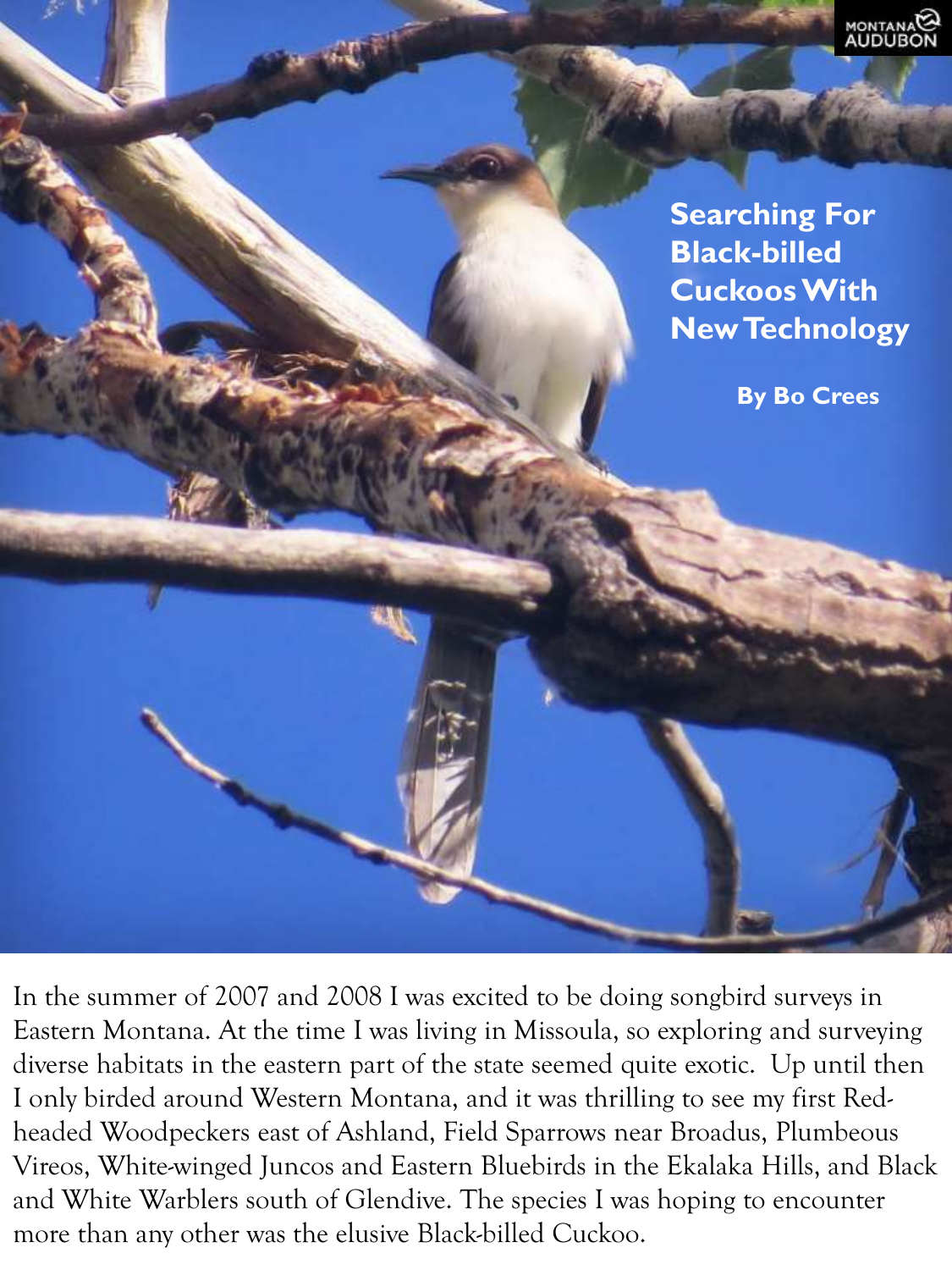In Montana, cuckoos are most likely to be found in large cottonwood galleries along eastern portions of the Yellowstone and Missouri Rivers, but can also be found in other habitats, usually around deciduous trees. Although they range widely throughout the state, Black-billed Cuckoos are uncommon and secretive. My cuckoo search was unsuccessful, even though we surveyed extensively and spent much of our free time looking and listening in appropriate habitat.

We know that some bird species are more difficult to detect and monitor than others when we use traditional survey techniques such as point counts and area searches. They may not be active or vocal when the surveys take place (nocturnal birds, for example), they may be shy and quiet down as soon as an observer approaches, or they may inhabit areas that are difficult to access and survey on a regular basis. In order to gain a better understanding of these species' distribution and population trends in the state we must come up with ways to better target these species. In the case of the Black-billed Cuckoo, one way is to target their preferred habitat and survey cottonwood galleries along our major rivers. This can be logistically complicated, but such surveys have been carried out in the past with moderate success; and some are tentatively planned for the summer of 2021. River surveys can be convenient because technicians are able to access survey sites by following the river instead of using limited roads and trails. But, they also require a lot of planning, and all sorts of things can go wrong. For example, water levels and river flow conditions that are ideal for river travel may not coincide with peak cuckoo activity, and adverse weather can make a multi-day river float extremely

challenging. There is also a fundamental problem we face while conducting bird surveys: we introduce bias to the data when our presence affects the behavior of the birds we are trying to observe. When technicians approach their survey location they inevitably make noise.



Cottonwood galleries along the banks of the Missouri River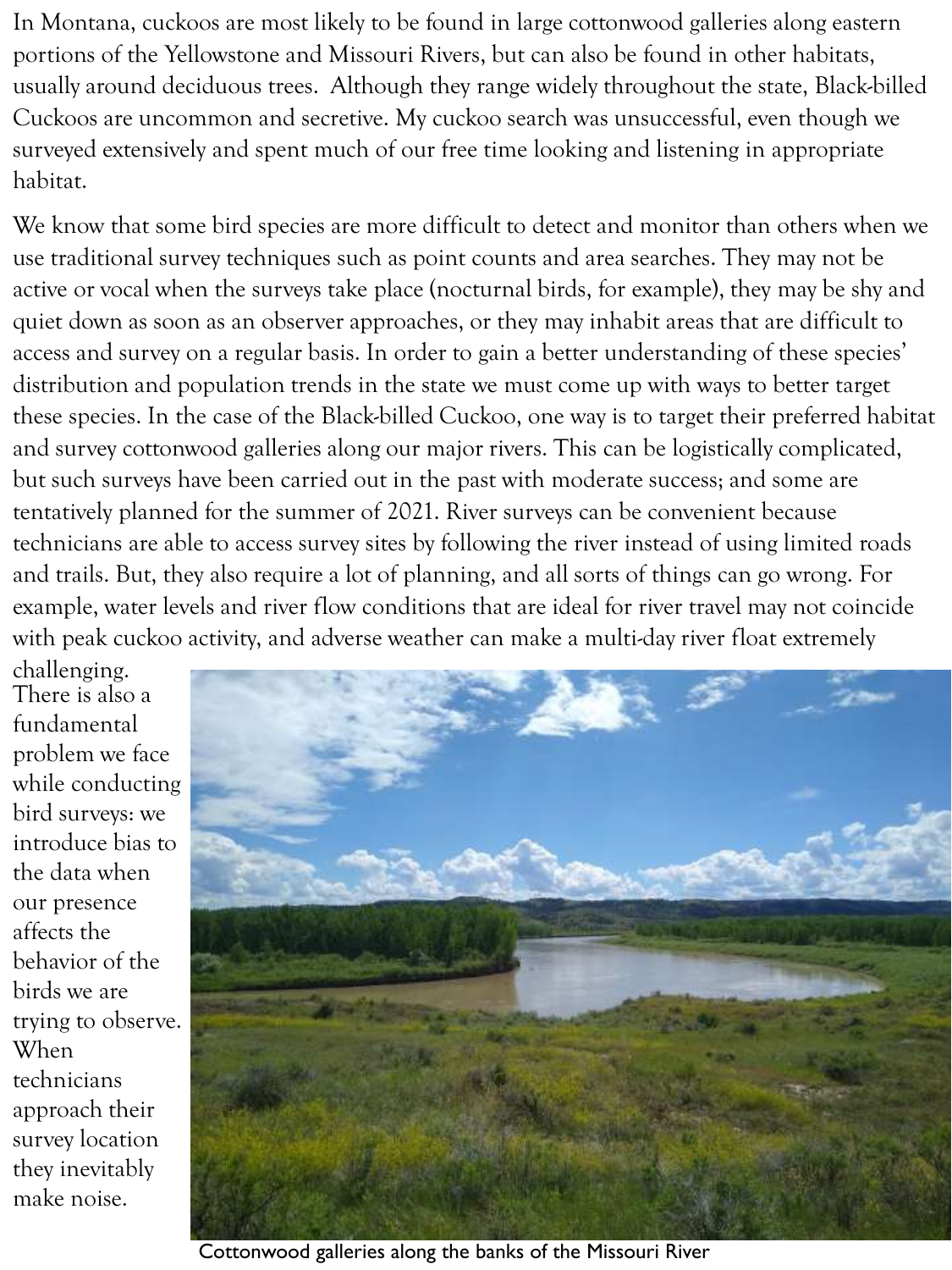Upon hearing an "intruder" curious birds will likely fly in to investigate while shy birds will probably leave the immediate area or quiet down, making them harder to detect. This means there is a good chance the presence of an observer will result in slightly skewed bird numbers in a given survey area when compared to the actual number of birds that use the area when no humans are around. Biologists are aware of this and can correct for this to some degree when analyzing the data, but it can still be a problem. If cuckoos fly into an area they do not normally occupy to investigate a technician crashing though the cottonwoods, we may end up assuming there are more cuckoos inhabiting our streamside habitat than there actually are. Conversely, if cuckoos leave the area as we approach, our population estimate may end up being too low. In an attempt to address this and other potential survey issues mentioned above, Montana Audubon has partnered with Montana Fish Wildlife and Parks, Smithsonian Conservation Biology Institute, and the University of Montana Bird Ecology Lab to experiment with an exciting new technology called Automated Recording Units.



An Automated Recording Unit **ARU** installed near Loma



Earlier this summer several technicians, including myself, spent a few days installing dozens of Automated Recording Units, or "ARUs", in cottonwood galleries along the Yellowstone and Missouri Rivers. These devices are slightly smaller than a pack of cigarettes and are very easy to install. We simply put them in small bags to keep them dry and secure each bag to a tree using a strap (interestingly, the plastic bags have minimal to no effect on the quality of the recordings). The entire installation process takes about 5 minutes, and much of that time is spent carefully documenting the precise location of the ARU for future retrieval.

ARUs have several notable advantages over traditional survey techniques. They can be installed at any convenient time- weeks before cuckoos return to their breeding grounds, for exampleand be programmed in advance to begin recording at a desired future time. They can also be programmed to record at multiple times throughout the day, rain or shine, hundreds or even thousands of times over the course of several months. Compare this to the 1-2 brief survey visits technicians can carry out in a season!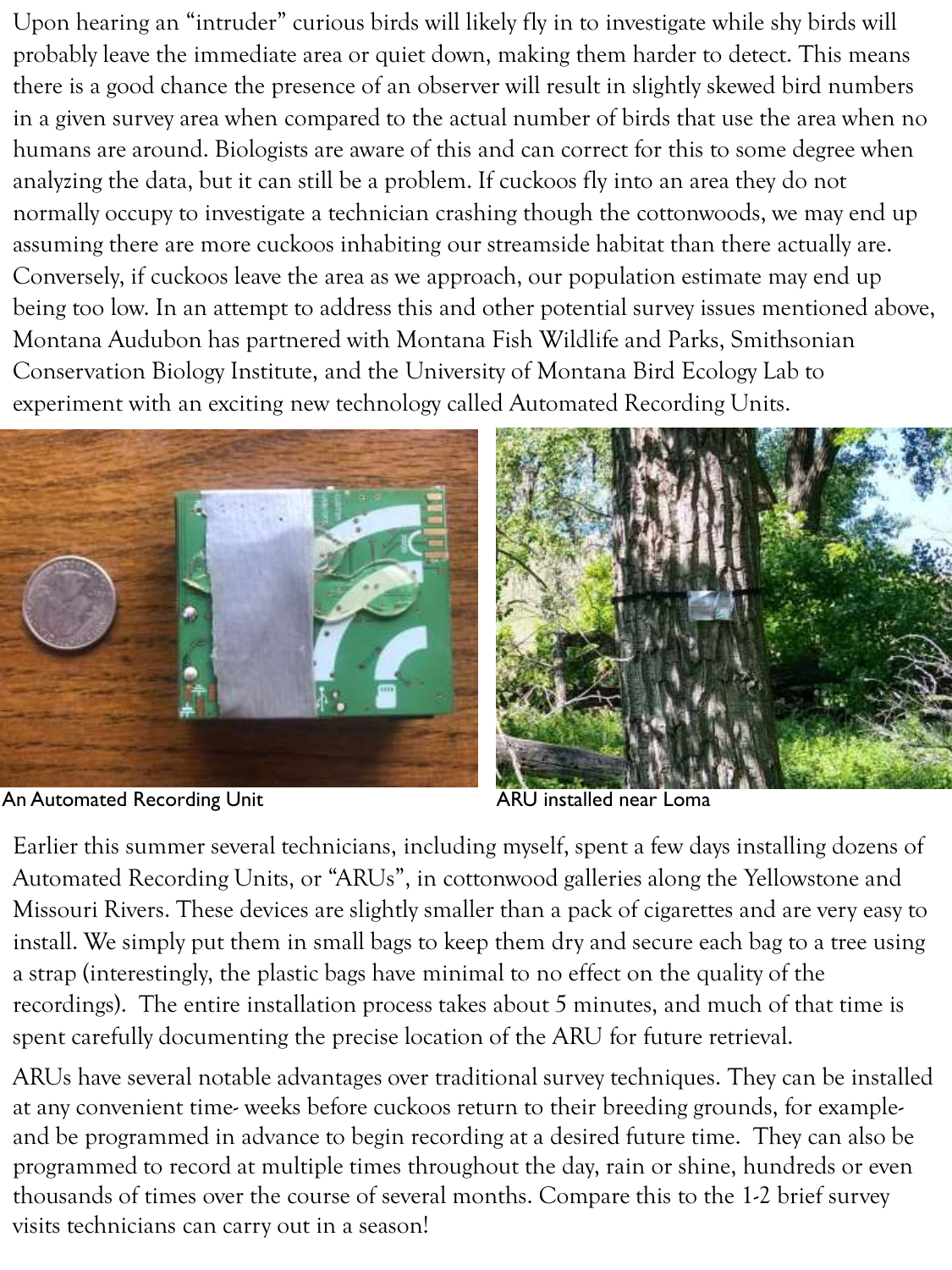And unlike technicians, ARUs are inconspicuous and have no effect on bird behavior. They can "hear" and record bird calls and songs from 150 meters away or more, depending on loudness, and in doing so they create a permanent record. This is extremely important. If a technician is unsure about the identity of a lone, distant bird call during a survey, there is not much they can do to confirm the identity of the bird. But when that mystery call is captured and recorded on an ARU, experienced birders can listen to it as many times as necessary, and also amplify it, isolate it from other background noises, view it (by converting it into a sonogram), and share it with others. This is particularly important for verifying the identity of uncommon or rare species such as the Black-billed Cuckoo. In addition, ARUs are immune to inconsistencies that may arise as a result of varying skill levels or hearing abilities of human observers. ARUs can allow us to monitor for long periods of time, uninterrupted, as long as the units are serviced every few months and supplied with new batteries and memory cards. Remarkably, an array of multiple ARUs covering a small area may allow us to localize an individual Black-billed Cuckoo within its home range by calculating the time difference of acoustic signals arriving at each unit. We may even be able to tell individuals apart by carefully analyzing their songs.



Typical Black-billed Cuckoo habitat: a healthy cottonwood gallery with dense understory along the Missouri River. Picture taken from the Auto Tour Route in Charles M. Russell National Wildlife Refuge